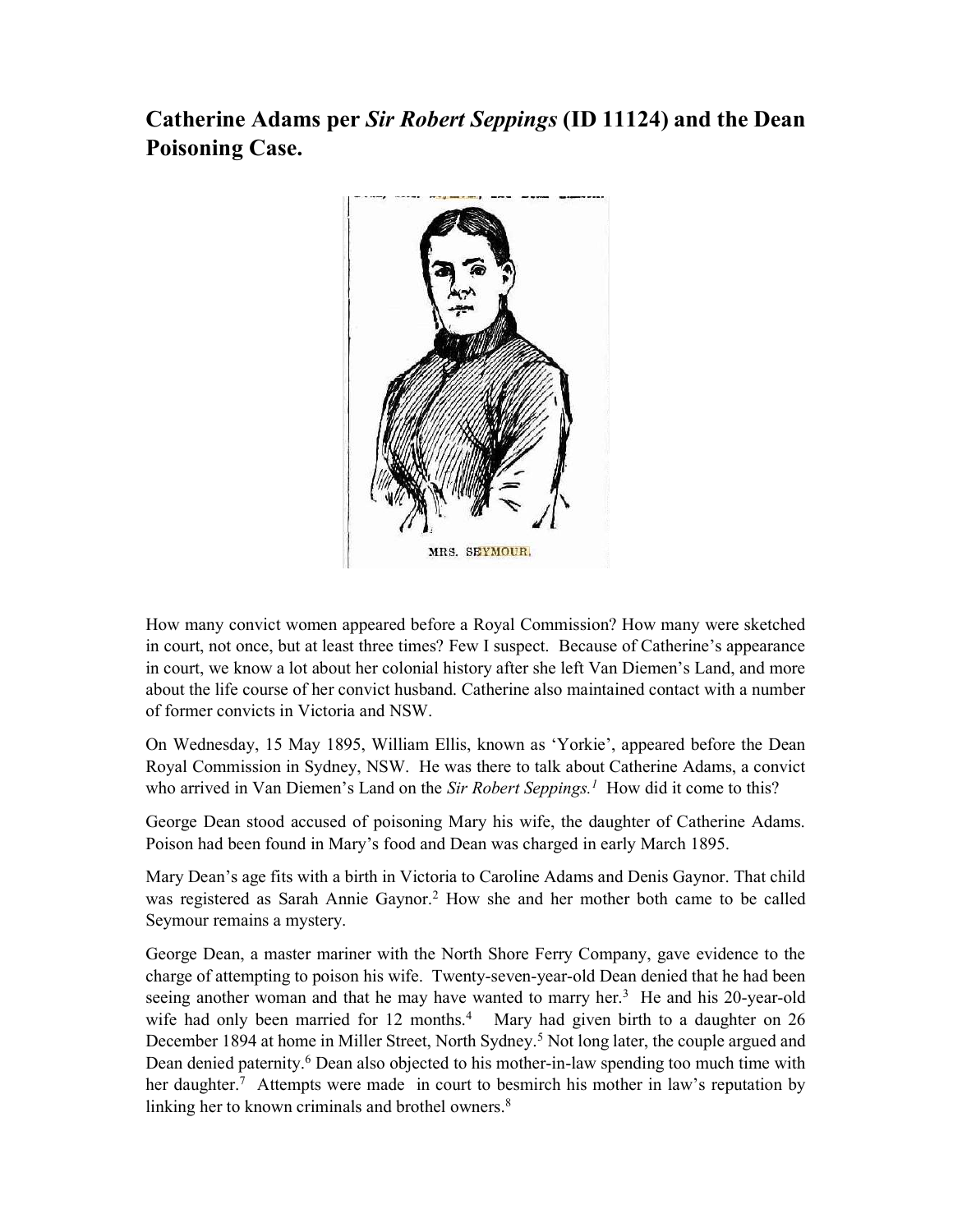When questioned in court Catherine Adams, now known as Catherine and/or Caroline Seymour, gave evidence of her past as well. She admitted that she had been convicted previously and that she had married a man named Aspberry. Mrs Seymour also gave evidence to living in Surrey Hills for 13 years and knowing Madame Rose, a brothel owner for nine years. She admitted to receiving payment for errands she ran for women at the brothel.<sup>9</sup>

Dean was found guilty, sentenced to death and sent to Darlinghurst Gaol.

His cause was taken up by members of the media and by politicians. The Attorney General, Mr Want, even made a statement in which he reported on a forged letter purporting to be from Mary Dean admitting her guilt. It was noted how 'popular prejudice' had 'been inflamed so skillfully against Mrs. Dean and her mother, Mrs. Seymour'.<sup>10</sup> Mr Want also released testimonies supporting the good character of Mary Dean and her mother. One read:

'St David's Parsonage, Arthur-street, Surrey Hills, Sydney,  $13<sup>th</sup>$  April 1895. – I have known Mrs. Seymour, late of 413 Riley-street Surrey Hills, for the last 10 years or more. I also know well her daughter, Mary Dean, late Mary Seymour, whom I married to George Dean on  $8<sup>th</sup>$ March 1894. Mary Seymour grew up a girl in our Sunday-school, and always bore a good character. I never heard a word against her character or that of her mother during her residence here.

## Signed Joshua Hargrave.'

Other friends and neighbours wrote in testament to Catherine Seymour's industrious hard working approach and her kindness to sick neighbours.<sup>11</sup>

The Executive Council commuted Dean's death penalty to life imprisonment.<sup>12</sup>

Public meetings were held around NSW urging the Executive to appoint a commission into Dean's case.<sup>13</sup> They were well organised and well attended and raised considerable capital. A Royal Commission was held.

At the Commission, William Ellis was called to outline the history of Mary Dean's mother, Catherine Adams, whom he knew as Carrie Asprey.

Ellis told the court that he first met Carrie in Ballarat about 29 years before, and that she had come from Hobart Town where she had married a policeman named Jack Asprey. Ellis had lived with Lizzie Footer and she and Carrie were associates. Carrie was in Ballarat with Biddie Birch and Danny Gaynor and the three of them were shop lifters and pick pockets. Whilst Gaynor was in prison, Carrie lived with another man. Ellis explained that Carrie planned and carried out robberies. Once in a hotel in Richmond, the landlord's back was only turned for ten seconds before Carrie was away with a cash box containing £38.

Later Carrie lived with a pickpocket named Billy Gamble until he died. Carrie was living in Surrey Hills and continued her association with criminal types. She began living with and working with Tommy Jones.; she stole, and he was her 'fence'. About 1877, Carrie set up a shop selling fruits, lollies and cordials in Riley Street. Ellis suggested that it was frequented by criminals.

A witness, Kate Hughes, had known Mrs. Seymour for over 15 years and claimed that she had taken a young woman from Mrs Seymour's residence to a house of 'questionable character'.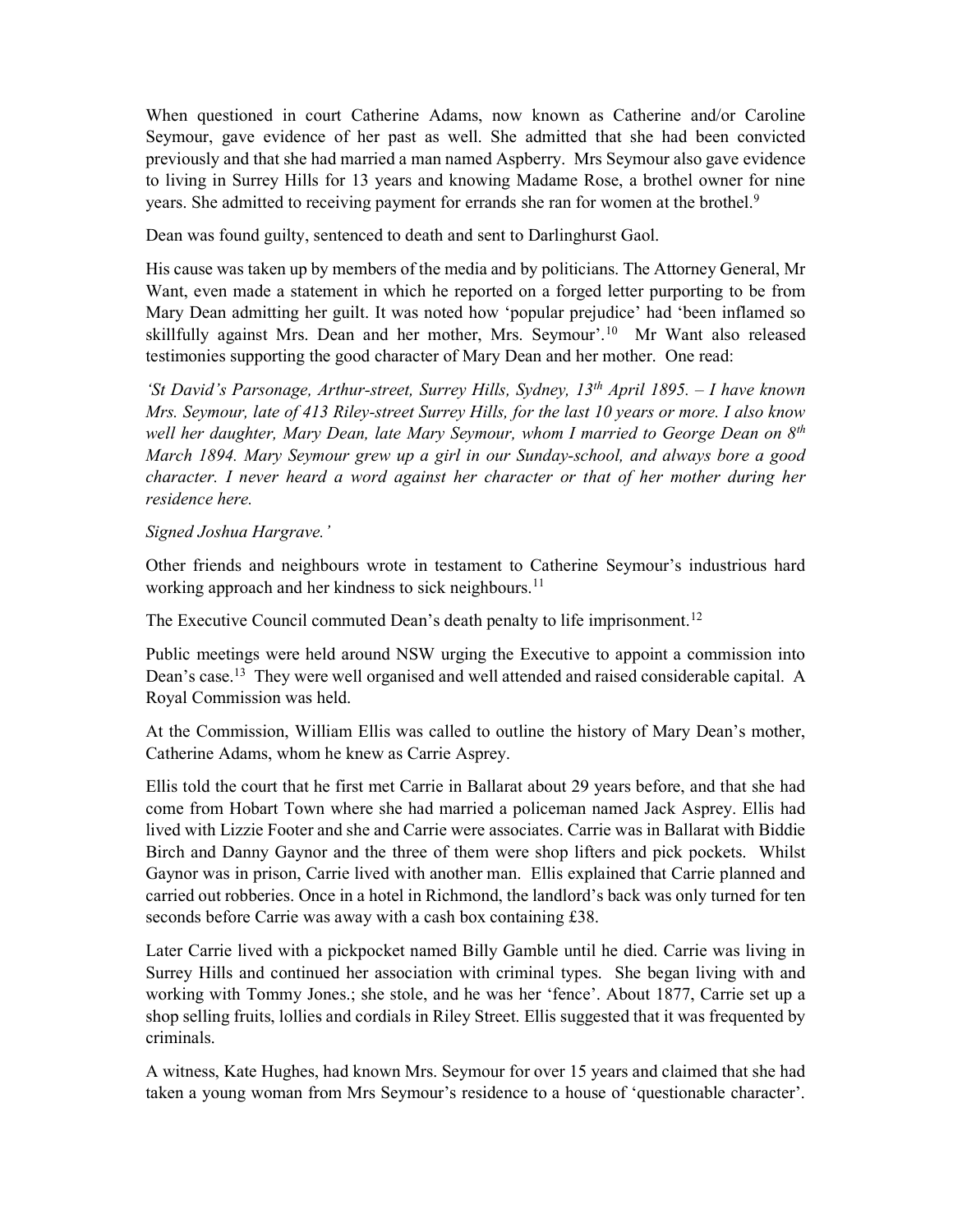Mrs Seymour had suggested that should Kate Hughes bring any 'nice young girls' to her house, then it would be worth Hughes while.<sup>14</sup>

Tommy Jones painted a very different picture of Mrs Seymour. Tommy, a tailor, was living at the Liverpool Asylum, but after he became too ill to work, Catherine had given hm lodging for as long as she could afford. He described her as 'a most kind and motherly woman, and as staunch a friend, as ever broke the bread of life'. She had not forgotten him and took him woolen socks on her last visit.<sup>15</sup> Tommy had lived with Mrs Seymour for 14 years in her house in Riley Street, Surrey Hills.<sup>16</sup>

One of the biggest surprises in the hearing was the appearance of John Asbury, or Asprey. He testified that Mrs Seymour was his wife. Asbury stated that he had gone to VDL in 1850, worked for Judge Horne and the Police Magistrate Burgess and later became a sergeant of police. He married Catherine on 2 May 1854. He then took over Webb's Hotel for seven months, the Derwent Hotel for two years, Garrick's Head Hotel for three years and then he spent 11 years at the Emu. His wife left him and went to Melbourne on 5 July 1865. Asbury followed in 1869.

Whilst he had been at the Emu he had owned arsenic and he had been violently ill. His suggestion was that perhaps his wife had poisoned him. He also claimed that while he was in New Zealand, his wife had been seeing a man named Burdett. Asbury and Catherine had a daughter born in 1854. She remained with her father when her mother left, but later in Melbourne, her mother claimed the child. By then Asbury was living with another woman. Asbury was convicted of receiving and spent time in prison in Melbourne. Since his release he had lived as a cook, shepherd and drover under the name John Jenkins. He was now living on the North Shore and saw an advertisement in the papers seeking his attention.

Mrs Seymour was stunned to see John Asbury as she had believed him dead for over 20 years. Although feeble and aged about 72, he gave evidence 'with considerable intelligence'.<sup>17</sup>

Mrs Seymour was also shocked to see Superintendent O'Callaghan of the Victorian Police who was brought before the Commission to testify to her character whilst she lived in Victoria. He confirmed her relationship with Dennis Gaynor, a pickpocket, and with shoplifters Mrs Green and Biddy Birch. He said,

I have seen Carrie Asbury taking men with her to brothels, and have afterwards seen the men, when they complained that she had 'bilked' them.

During all the time I knew Carry Asbury she had the character of being a very dangerous and vindictive woman, one who would not stop at any crime to gain her object. From my personal knowledge of her, I believe she well-deserved that character.<sup>18</sup>

The attempt to prove that Mrs Seymour was a woman of ill-repute, appeared to work.

Although previously sentenced to death, Dean was pardoned by the Royal Commission and released from Darlinghurst Gaol on 28 June 1895.<sup>19</sup> A few weeks later, Mary Dean claimed maintenance from her husband and the court ordered that Dean pay her 12s and 6d per week for six months.<sup>20</sup>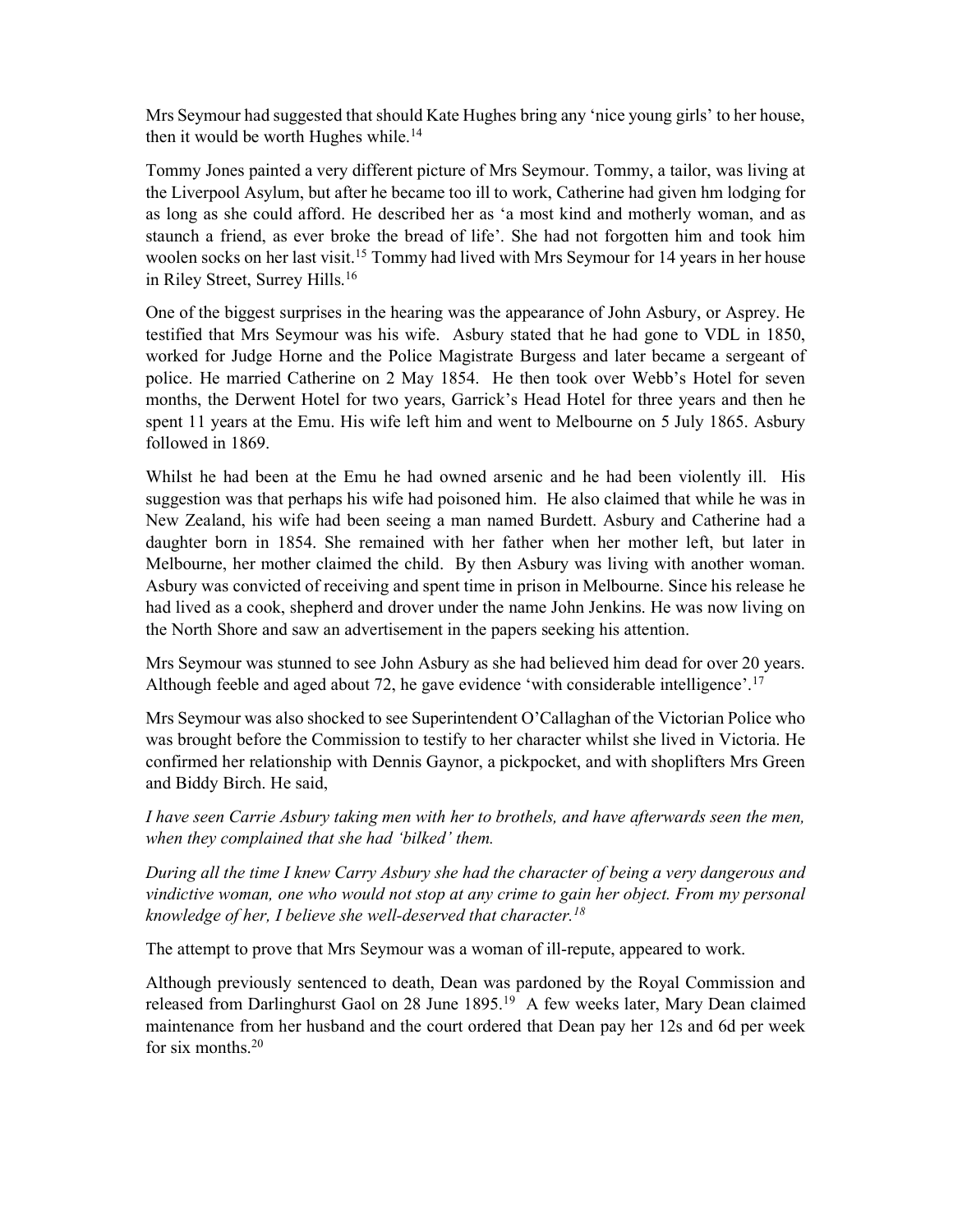

George Dean's name did not disappear from the colonial press. Dean petitioned parliament to affirm his innocence. But things did not go well for him. Dean was again arrested, he confessed and was imprisoned for 14 years for perjury. His lawyer, Richard Meagher, and others were also tried for attempting to pervert the course of justice. Convictions were quashed after an appeal.<sup>22</sup> Even though George was in goal, questions were still asked about 'who poisoned Mary Dean?'. George was released from prison in 1904, remitted for good behaviour. He worked as an engineer at Canoon Station, Hay and died in 1933.<sup>23</sup>

Whilst George Dean was in prison, Mary divorced him and gained custody of their daughter, Florence Emily.<sup>24</sup> In July 1896, Mrs Seymour and her daughter, Mary Dean, were still running a small grocery shop in Surrey Hills. Business was slow.<sup>25</sup> Mary remarried in 1900 and in 1902, Mary Ada Herbert and Benjamin William Bridge, a drover, baptised a son.<sup>26</sup> Mary Ada Bridge died in 1969 at Gosford.<sup>27</sup>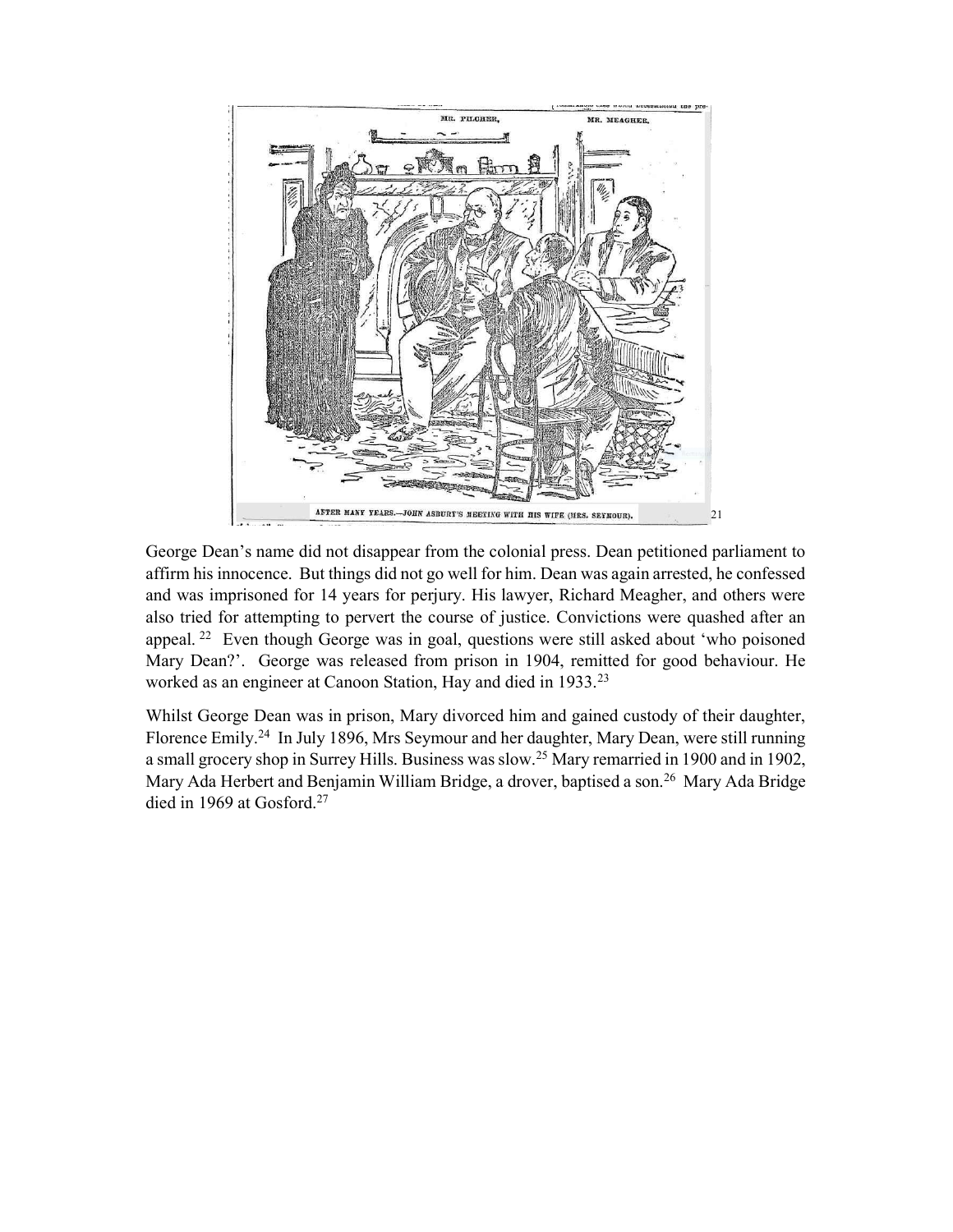

What became of Mrs Seymour and her associates?

John Asbury appeared in court at Cooma in 1896 awaiting admission to the Benevolent Asylum.<sup>29</sup> John died on 6 Jan 1903 after falling down the stairs at 14 Victoria Street, Sydney, a lodging house where he had lived for about two years.<sup>30</sup>

Catherine had been released from Melbourne Gaol on 29 December 1877. There she had shared time with Isabella McCall (ID 8459) who sailed on the *Martin Luther*. Isabella also called herself Mrs Asbury, as she had taken up with John Asbury. What a tangled web! Isabella did not accompany John Asbury to NSW.

William (Billy) Gamble died in Sydney in 1880.<sup>31</sup> At the time of his death, he lived at 19 Norton Street, Surrey Hills, probably with Catherine.<sup>32</sup> Was he one of the William Gambles transported to VDL?

Daniel (Danny) Gaynor was back in Pentridge in January 1891, yet again caught pickpocketing.<sup>33</sup> His aliases then were Denis Edwards and Denis Gaynor.<sup>34</sup> He also went by the names of George Adams and George James.<sup>35</sup> There is a wonderful image of him on his NSW gaol entrance register taken in 1899. Then he was going by the name George Edwards.<sup>36</sup> Perhaps he was the old aged pensioner, Denis Gaynor found dead near Lucknow, NSW, from a self-inflicted gunshot wound to the heard in July 1902.<sup>37</sup>

Tommy Jones, who gave evidence at the Commission, died at the Liverpool Asylum in October 1895.<sup>38</sup> He had been visited by Mary Dean that week.

Perhaps these men were amongst those of the criminal classes who frequented Mrs Seymour's home. At least one of them considered her a dear friend.

Loyal to the last was Catherine's daughter Mary. Her elder daughter, Caroline Elizabeth, had died in Victoria in 1891.<sup>39</sup>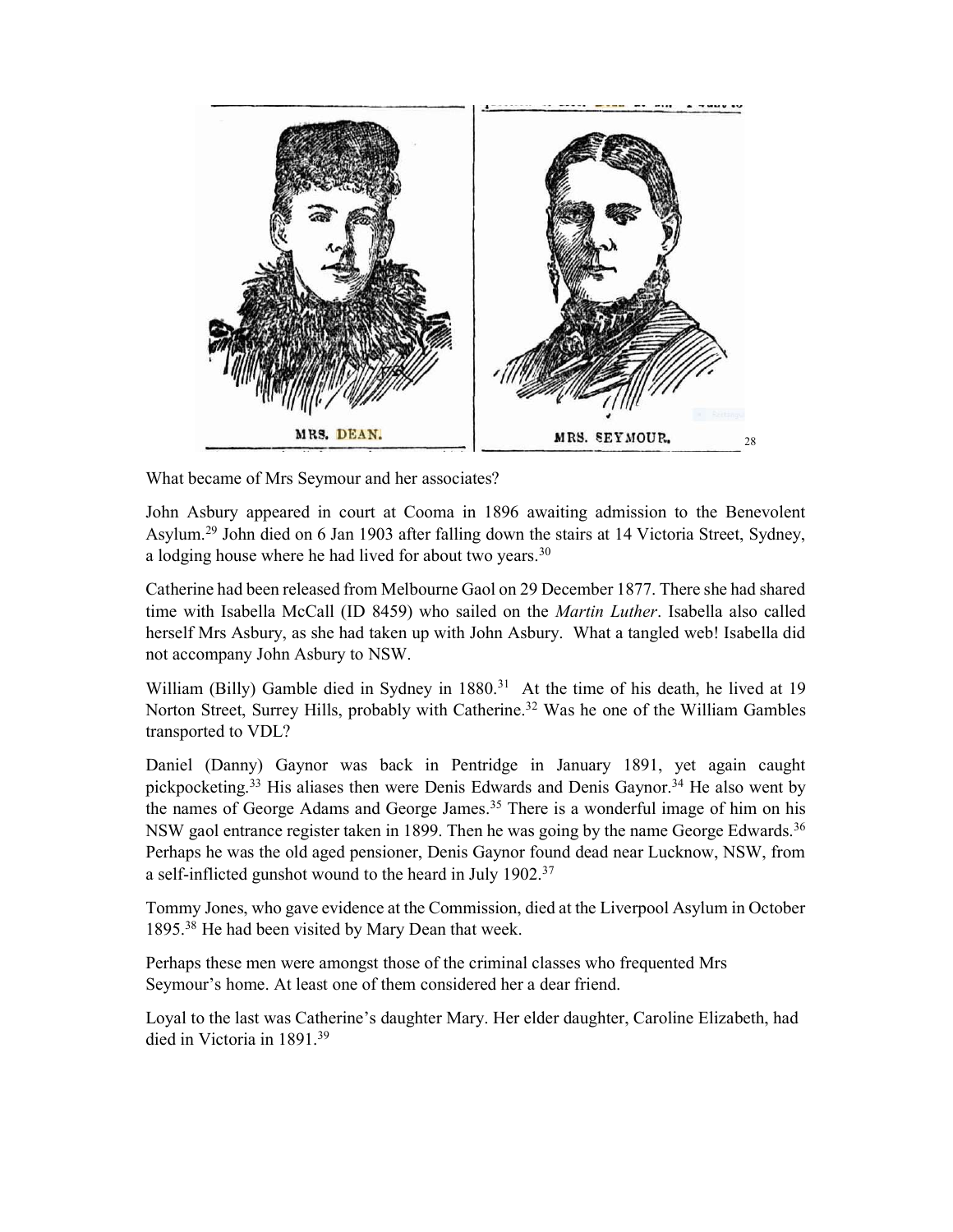Catherine died as Caroline Ashbury, the name Seymour long discarded. No mention was made in the papers of her convict past or the Dean Royal Commission. She died a loving mother and grandmother remembered fondly by her family.

ASBURY – December 28, 1921, at her daughter's residence, Kent, Rawson-street, Punchbowl, Caroline Asbury, dearly loved mother and mother-in-law of Ben and Mary Bridge, and loving grandma of Breta and Jack, aged 89 years. Sadly missed.<sup>40</sup>

ASBURY.-In loving memory of my darling granny, who fell asleep December 28, 1921. Some day, some time, my eyes shall see Some day your hand shall clasp my hand. Far over in the better land. Sadly missed by her sorrowing granddaughter, Breta.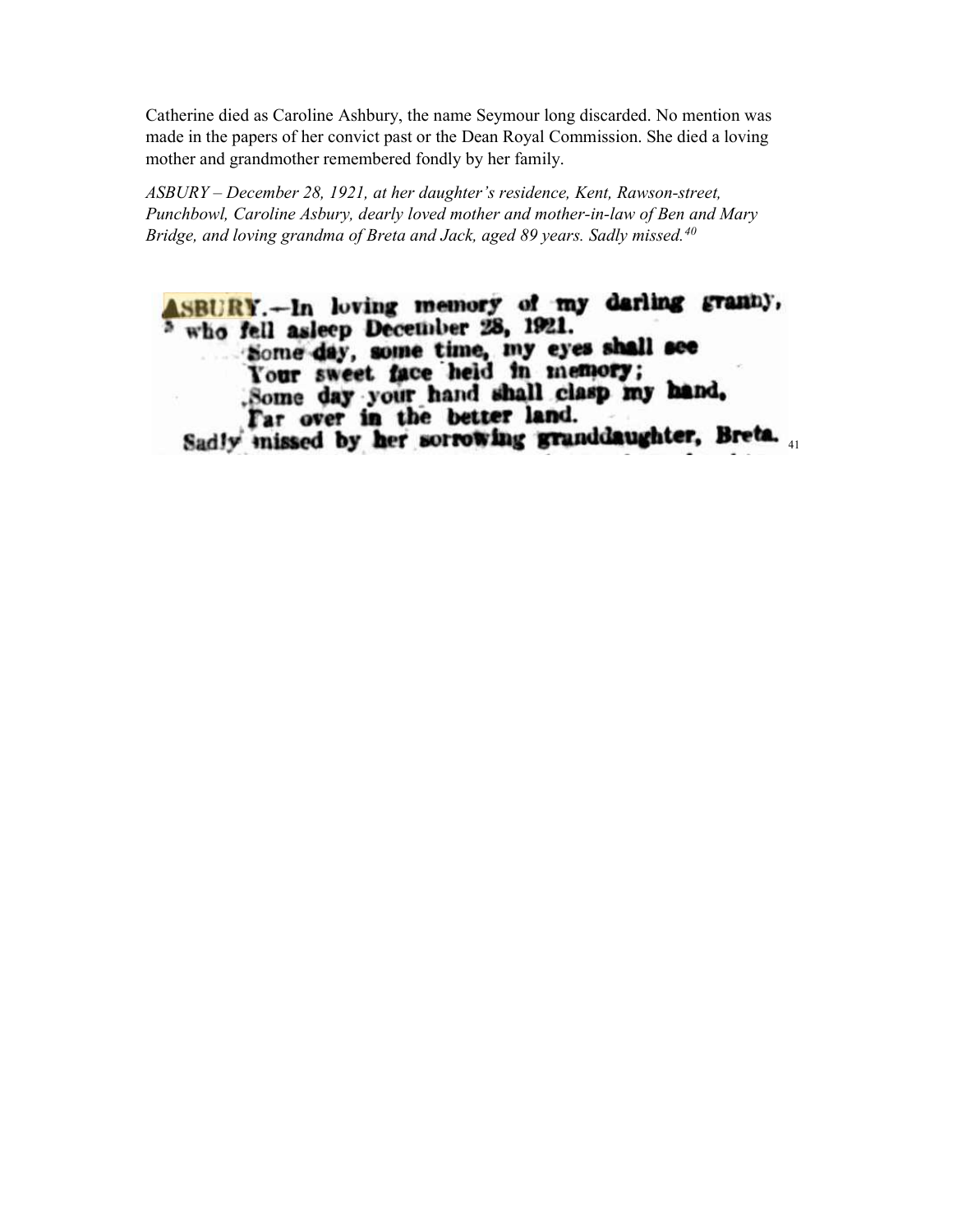

Mrs Seymour taken at the time of the Dean Royal Commission.

Colette McAlpine

November 2019.

1

<sup>1</sup> Daily Telegraph, 16 May 1895, p.3 THE DEAN CASE 2 VIC Birth 1874/10564

<sup>&</sup>lt;sup>3</sup> Newcastle Morning Herald and Miner's Advocate, 6 April 1895 p.5 ALLEGED WIFE POISONING<br><sup>4</sup> Australasian Star, 19 Mar 1895 p. 5 ALLEGED INTENT TO MURDER<br><sup>5</sup> Sydney Morning Herald, 27 Dec 1894 p. 1. Family Notices<br><sup>6</sup> N